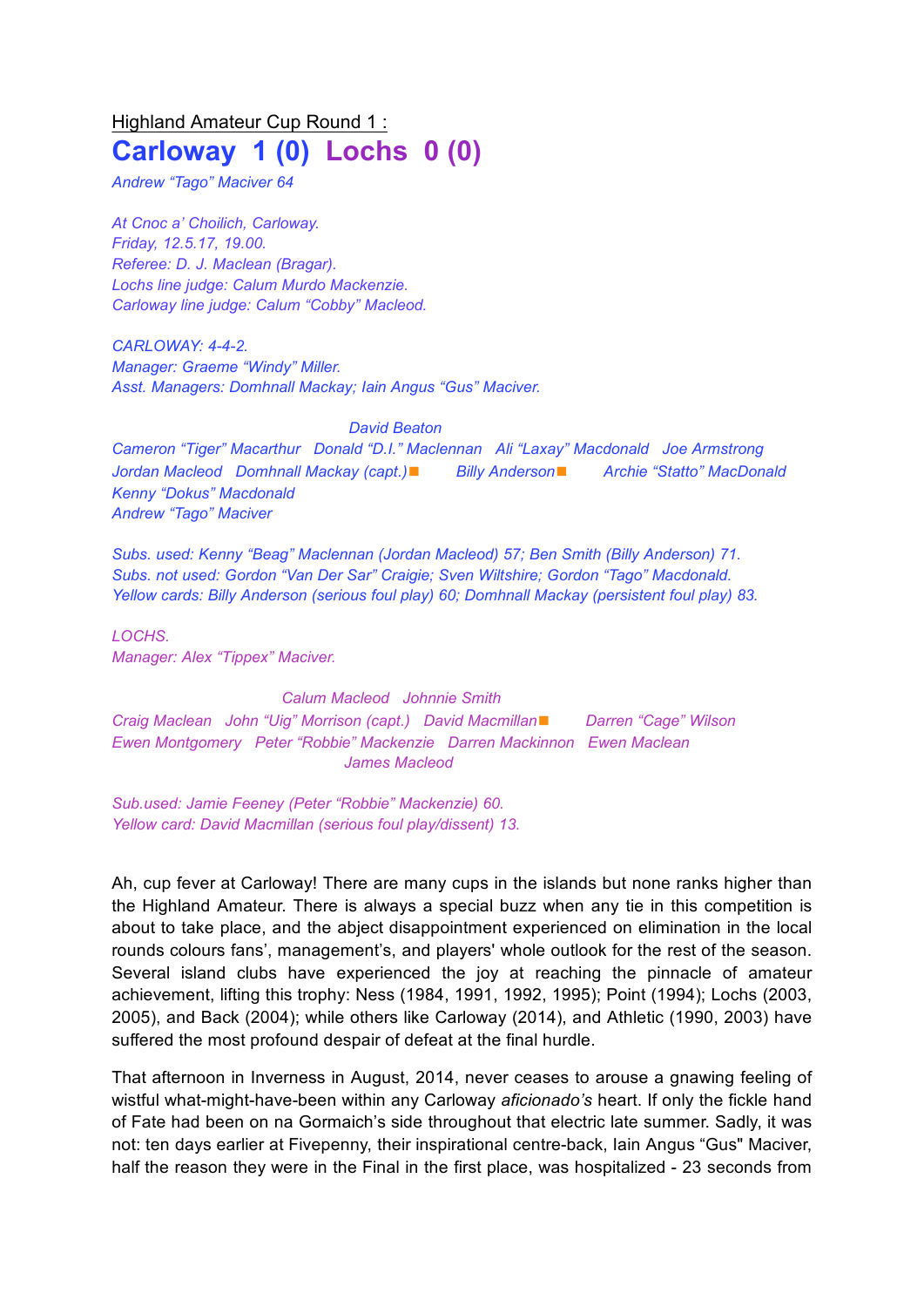the final whistle! Of course, Captain Marvel, Domhnall Mackay, and eventual Man of the Match in Inverness, assumed this role, but this meant a crucial bulwark disappeared from the centre that allowed the creativity of Dan Crossley, Kenny "Dokus" Macdonald, and Murdo "Squegg" Macleod to flourish. One-nil up on the day, class *animateur*, Dan Crossley, was compelled to depart the scene, one minute into the second half, with a serious knee injury.

Defeat in the EaF Final a week later by Westside, the only other unwon trophy on the Blues' wish-list (at the time), at Col Uarach, only compounded the misery. That latter problem has now been overcome, with victory last season at Creagan Dubh over the Maroons, 4-2, but 2014 and 2015 have staged first round defeats in the HAC, to Point (1-4) and Back (0-1), so that that appearance in Inverness was Carloway's last fixture on the mainland.

So, will the HAC always be the one that got away? Amazingly, no fewer than NINE of the squad that day featured in tonight's squad, although the 3-5-2 line-up from that afternoon had been ditched, the present 4-4-2 continuing and the only change from the 3-2 game last Wednesday being David Beaton taking over from Gordon "Van Der Sar" Craigie, who joined Sven Wiltshire on a much-changed bench: no Andrew "Lanky" Macdonald, Fraser "Frazmac" Macleod, Stuart "Gochan" Macleod, or Matthew Murray, but the return of the versatile Ben Smith, veteran Gordon "Tago" Macdonald, and former "*great*", Kenny "Beag" Maclennan, back on the island briefly.

It was the Blues' opponents who were greatly altered, both strengthened and weakened. Continuing nagging injuries ruled out both indomitable Mackenzies: defensive king-pin, Peter, and midfield colossus, Robert; Niall Houston's leg problems ruled him out also. Darren Mackinnon was drafted from right-back inwards to partner the ever-dependable Peter "Robbie" Mackenzie, allowing Ewen Maclean to replace him right, while 15-year-old Ewen Montgomery took over from Daniel "Nipper" Mackenzie on the left. However, it was the midfield that radically changed from the League game, for, though Robert Mac. was missing, force-of-nature David Macmillan returned, partnered by the tireless John "Uig" Morrison, two adversaries the Blues just love to hate. With Craig Maclean and Darren Wilson wide, left and right, and the ever-dangerous Johnnie Smith supported up front by Calum Macleod, it was certainly game-on.

A fair-sized crowd gathered on a pleasant evening here in the west: light cloud with no bright, setting sun in the players' eyes; the icy wind of the last few days gone, and only a trace of the first *meanbh-chuileagan* of the year. The opening period played out like rushes from "*Braveheart*" or "*Gladiator*": as if traps had suddenly been raised somewhere off-set and two sets of brightly-coloured savages rushed screaming on-stage at each other. Carloway, of course, awaited a full-frontal assault, aware that last Wednesday's League victory at Creagan Dubh, 3-2, would be taken as a heinous insult by the Lochies, not least by their volcanic leader, David Macmillan, who, no doubt, ascribed that reverse to his absence that night on holiday.

From the whistle, it was crystal-clear where the main battleground would be: the centre-line, where Mackay, Anderson, and "Statto" glared threateningly at Macmillan and "Uig". D.J. Maclean's whistle was rarely out of his mouth as the war manoeuvres unfolded. In 4 minutes the visitors almost secured a dream opening. An in-swinging Macmillan corner from their left whizzed over head-high, to be met by Smith racing towards it 12 metres out,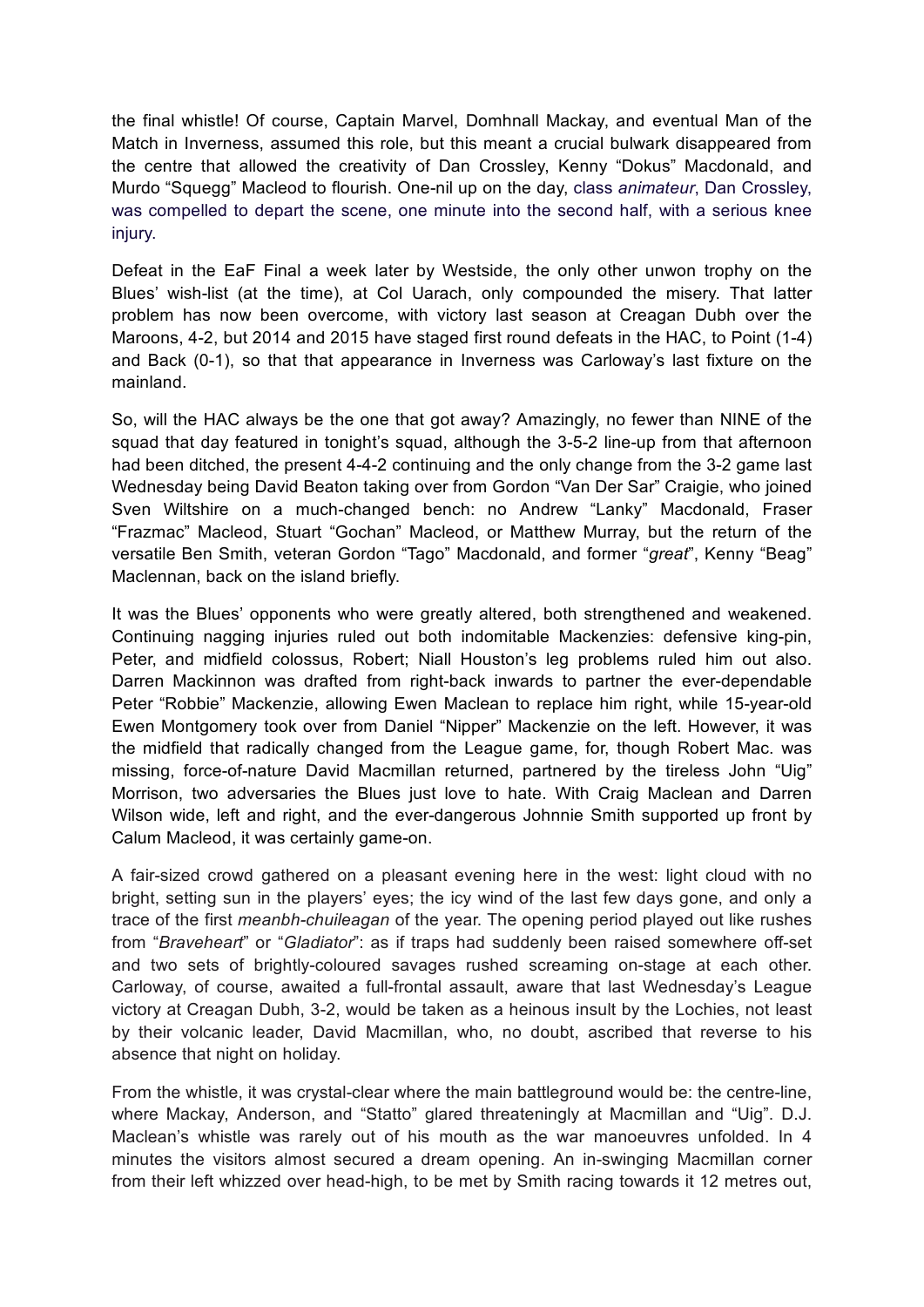but his header by the near post zipped diagonally across Beaton's goal without a touch and disappeared a metre outside the far post.

Carloway replied immediately and a "Dokus" corner on their right was nodded out in the centre by Peter "Robbie". "Tiger", in his customary station 20 metres out in the centre, instantly sent it wide to the left to "Dokus" on the touch-line, 16 metres from the bye-line. His beautifully-curled right-foot cross landed plumb on "Statto's" head, 10 metres from goal, towards Lochs' left-hand post, but his careful head-glance drifted wide of that post. In 14 minutes "Tago", midway within the Lochs' half, ghosted out to the left touch-line behind Maclean to escape the clutches of Mackinnon and Mackenzie, and received a welcome diagonal from Anderson. Instead of laying it off to the approaching Mackay or back to Armstrong, he suddenly whipped round and tried to surprise Macleod with a snap powerful drive, high towards the keeper's right. It came in fast but Macleod reacted competently to push the ball away high to his right for a corner.

Four minutes later na Gormaich experienced another fortuitous escape: a corner on the Lochs' right came across perfectly, high to the far post. Beaton raced out 12 metres, and fought to grab it under heavy pressure, but falling to the ground, it slipped outwards, then was knocked back in by Macleod. Armstrong saved the day, however, by somehow contriving to get across to the Blues' right-hand post to knock it away off the line. In 21 minutes it was Carloway's turn to break as Macleod was fed down the right by "Laxay", racing from his own half to slip the ball inwards to Anderson in the centre, and his immediate swivel and David Hay-diagonal sent "Dokus" forward to slip past Ewen Maclean and make the bye-line. His inch-perfect cut-back reached "Tago" racing along the back-line leftwards, on the edge of the box, but his instant connect landed in "Nitsy's" patio.

After a half-hour of energy-sapping exertion, the pace - not the in-your-face aggression certainly dropped. It was the 36th minute before a Billy Anderson free-kick, on the left touch-line, midway within the Maroons' half, threatened to deliver an opener but a quality keeper like Macleod was already thinking of his next move before he clasped it. And then, yet another incredible escape for na Gormaich. A Mackinnon free-kick from the right of the centre line was angled towards the left of the Carloway goal where Macmillan,14 metres from goal, managed to head the ball on strongly. Beaton did brilliantly to get a touch to it, and it came directly back off his right-hand post into a ruck of players, before being dug out and cleared by "D.I.".

The Blues ended the half with a reflexive flurry. In 43 minutes a "Dokus" free-kick, 16 metres from the bye-line, on the Carloway left, came winging in alarmingly but Macleod forced his way forward and high, to punch the ball far away. Then, right on a very welcome interval whistle, Macleod once more managed to escape Montgomery's clutches to make 12 metres from the goal-line, then send an exquisite low, squared ball across the face of the Leurbost goal. However, a covering Maclean read the danger and whacked the ball away for a corner on the Lochs' right before "Tago" could make it.

### **Half-time: Carloway 0 Lochs 0**

Quite a game. The players had certainly earned their half-time Bovril, with even a dash of rum in it, perhaps, for the coming 45 minutes - maybe 75 minutes!!! Penalties were even possible, or probable, to settle such a finely-judged contest. It hadn't been a half exhibiting the highest level of technical competence ever seen on the island - how could it be with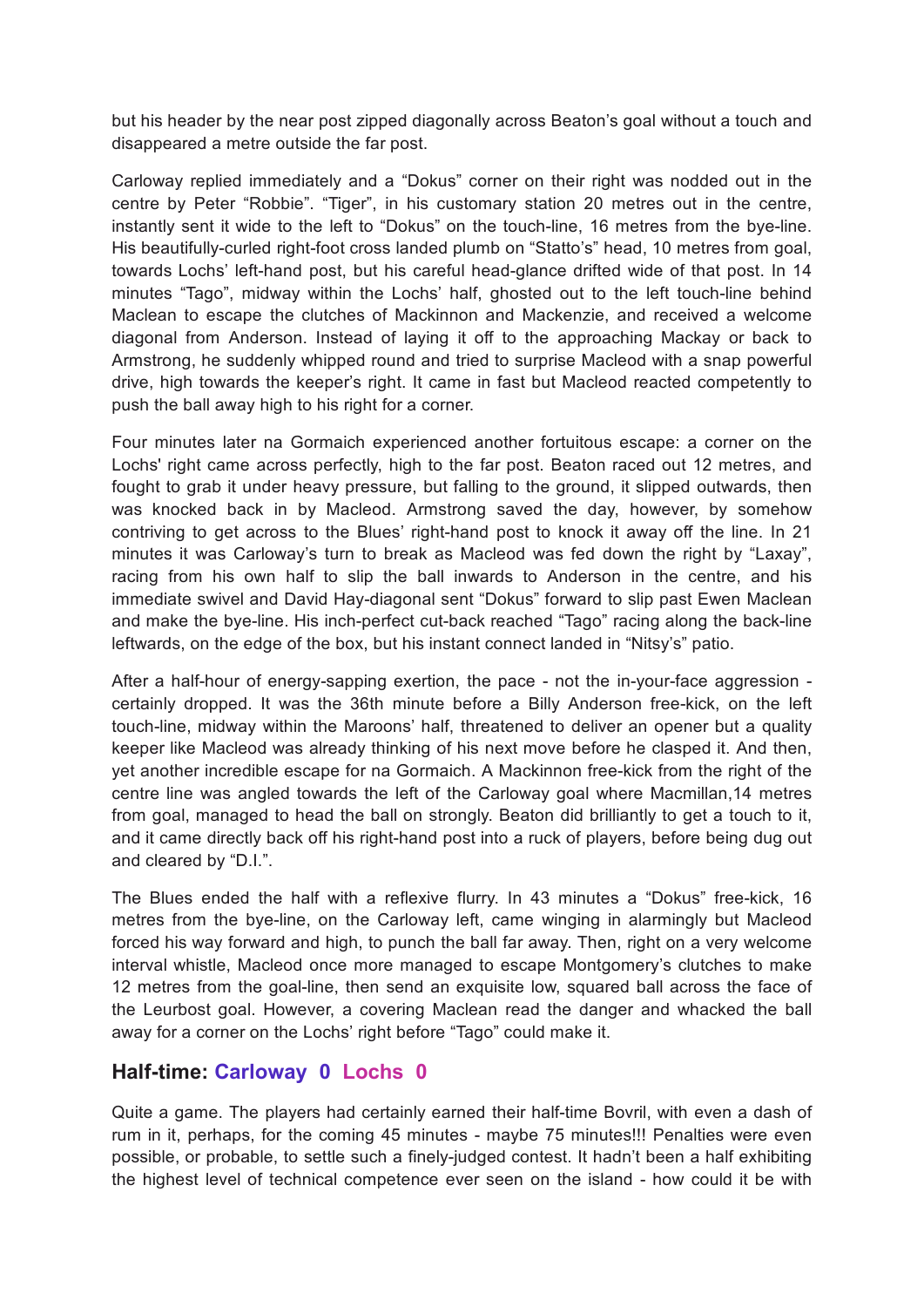Andy Murray, Angie Campbell, and Dan Crossley only present as spectators - but for whole-hearted effort, commitment to task and marking, fearlessness in the most visceral contact - even life-threatening injury - it was top-class spectacle. Options were limited for improvement: "Tippex" only had one substitute, while "Windy's", though substantial, were unlikely to alter the game-play, which continued as it had left off.

It was the 56th minute before the next near thing materialized; a Macmillan corner on the Lochs' left clearing the central cluster to reach Maclean, 12 metres out by the far post, but his header crept a couple of metres outside Beaton's left-hand post.

A minute later "Windy" decided to gamble, to shake up what was becoming a settled format: Kenny "Beag" to bring power and depth to the right midfield, replacing the pace of Macleod. Seven minutes later the breakthrough came. A concerted power play on the left, ended with Anderson, on the left touch-line on the centre line, switching the ball rapidly square inside to "Statto", 24 metres from goal in the centre, and his immediate right-foot flicked lob forward curled over the heads of the centre backs to the left for "Tago" to ghost behind the line. Macleod instantly saw the danger and raced out but "Tago" remained calm, waited for the keeper to commit, then slipped a careful low right-footer through the helpless keeper (**1-0**).

Six minutes passed and then Carloway had several golden opportunities to kill the tie stone dead. A "Dokus" corner on the right dipped into the centre of goal, 12 metres from goal, and was flicked inwards by Mackay. It seemed to take deflections before striking the face of the bar and dropping down, where a whole scrum of players had a stab at it, before it was rebuffed multiple times off the line, then booted to kingdom come or further.

Clearly, the departure of pivotal rock, Peter "Robbie", on the hour had weakened the attacking drive of the visitors with the adamantine force of Macmillan dropping back, the lethal Smith now more in midfield to support "Uig", and Jamie Feeney arriving up front. The balance of play had now moved another 10 metres away from Beaton, and na Gormaich edged closer to victory. In 72 minutes "Dokus" received the ball in the centre circle and turned and sent the early ball straight forward and low between Maclean and Mackinnon for "Tago". The big hit-man raced into the left-side corner of the box and whacked a crisp rightfooter wide of Macleod, but the keeper reacted magnificently to drop and throw himself left to push the shot wide of the far post.

Three minutes later came the final chance of the night when Maclean delivered a high freekick from the centre circle which dropped perfectly on Smith's head as he stood on the penalty spot. His glancing touch forward and rightwards sent the ball spinning unchecked to creep just inside Beaton's left-hand post, but "Statto" somehow contrived to dive backwards to his left to whip it away to the left, a metre from the line.

## **Full-time: Carloway 1 (0) Lochs 0 (0)**

So, for a fourth time, Carloway are destined to meet their "*favourite*"(!!!) mainland side, Avoch (aye, right!!!), after the men from the Black Isle saw off a 9-man Loch Ness in Inverness, with an 86th minute winner. Naturally, mixed feelings occur at the prospect. Victory in the Second Round doesn't have the same resonance as victory in a Final, but would still be gratifying. Ghosts have to be laid to rest, after all. A main concern, of course, is that island teams have no direct experience of an opposition's quality, which can only be